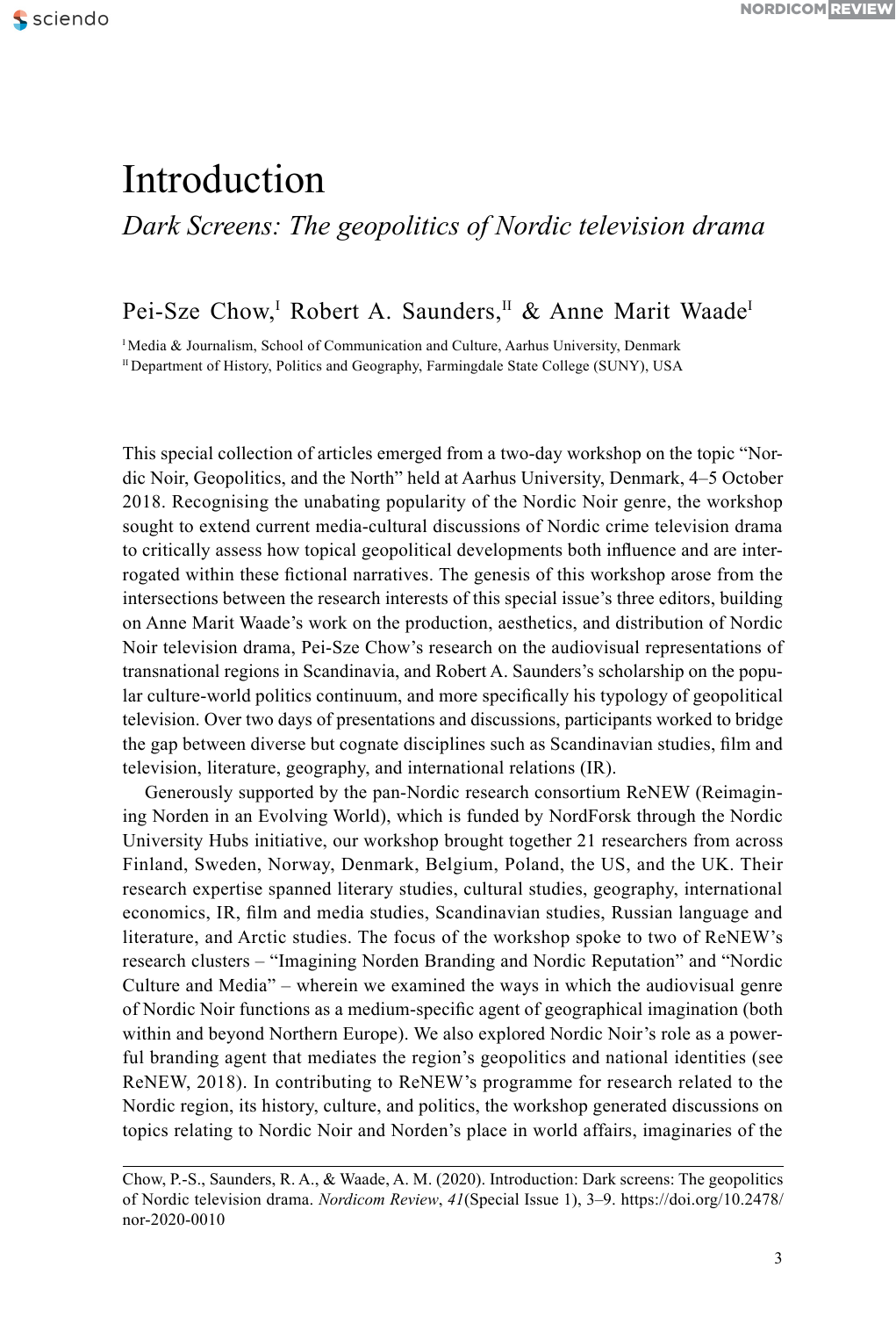Arctic and northern peripheries, and the international themes and impact of Nordic drama series worldwide, as well as the politics of Nordic Noir as a form of nation branding. The multidisciplinary make-up of the workshop meant that the task of unpacking the complex articulations of geopolitics in the production and reception of Nordic television drama was approached from different – yet complementary – perspectives. Panels featured papers dealing with empirical audience studies, formal analyses of style and aesthetics, cultural studies, policy discourse analysis, ethnographic studies, historical research, and eco-critical and geopolitical case studies.

The purpose of this special issue is not simply to showcase this diversity of scholarly approaches to contemporary Nordic articulations of "geopolitical television" (Glynn & Cupples, 2015) – not only do the various authors write from different disciplinary fields and traditions, but also include interdisciplinary approaches and perspectives within each of their articles – but also to further advocate for the possibilities of adopting a geopolitical lens for the research, study, and teaching of popular Nordic television culture. We consider geopolitical television an emerging interdisciplinary field of study that goes far beyond Nordic crime series, and one that reflects the interrelation between television narratives and conditions of power, place, and space in innovative and affective ways. We argue that there is an urgency and relevance in an interdisciplinary geopolitical approaches to television studies, given that, as Saunders (2019a) notes, public service and commercial broadcasters around the world are now commissioning more programmes focusing on geopolitical themes. This trajectory is clearly evidenced by storylines of police procedural dramas that now incorporate key (criminal) aspects of globalisation like drug smuggling, human trafficking, and corporate malfeasance, resulting in a media landscape where "a substantial proportion of televised series has become relevant to quotidian geopolitical understanding(s) and geographical imagination(s), arguably more so than any time since the advent of the medium" (Saunders, 2019a: 693). Since Nordic television crime series are a form of popular culture that viewers from within the Northern European countries and outside the region share and engage with, such stories influence the way ordinary people perceive, interrogate, and act in politics and societal conditions. As such, this body of televisual content calls for interdisciplinary approaches to better understand the relationship between the stories and the surrounding society and democracy. From "cli-fi" (climate fiction – works that primarily deal with climate change) and vigilantes, to teen drama and police procedurals, the nine unique contributions to this special issue of *Nordicom Review* span myriad approaches to the question of how contemporary geopolitics shapes and is shaped by screened mediations in Nordic television drama.

### **The evolution of Nordic Noir – from popular literary fiction to media studies to IR and geopolitics**

To set the stage for discussing geopolitical aspects of Nordic crime series, it is crucial to introduce some of the historical, institutional, and cultural conditions for television drama and its literary precursor, crime fiction, from the Nordic region. Due to the stunning popularity of authors such as Henning Mankell, Liza Marklund, Camilla Läckberg, Stieg Larsson, Jo Nesbø, and Jussi Adler-Olsen, the Scandinavian detective novel enjoys incredible popularity both within and beyond the region of Norden (Bergman, 2014;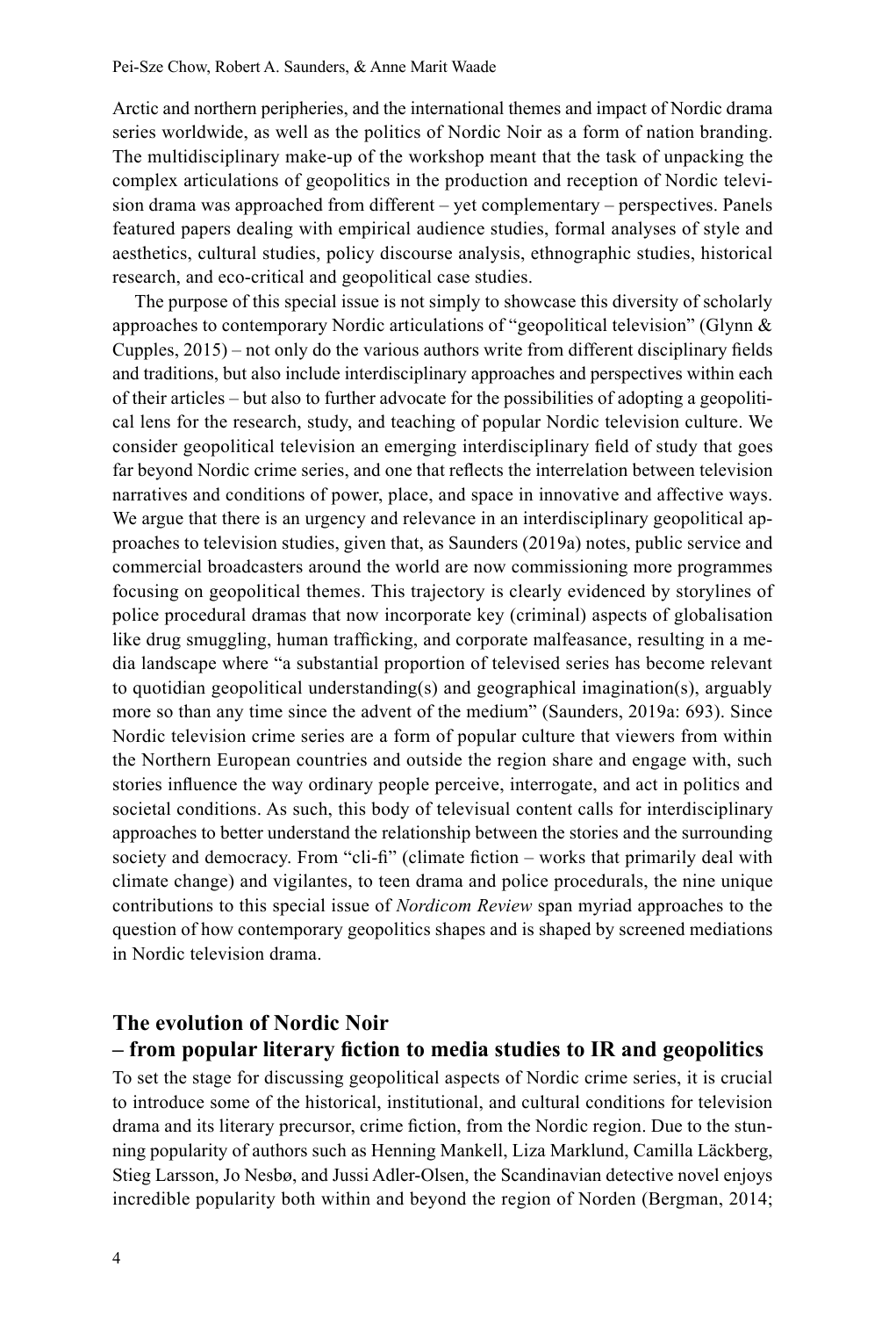Nestingen, 2008; Stougaard-Nielsen, 2017). In Northern Europe, such crime narratives – with their normative social, political, and economic orientations – became increasingly open to influences from, or even mergers with, other genres, for example psychological melodrama, historical drama, and the political thriller (Agger, 2011; Nestingen, 2011). While somewhat less obvious in Scandinavian crime fiction's screened offshoot, Nordic Noir, this ideologically profound genre blending proved highly successful, gaining the appreciation of a broad spectrum of audience segments regardless of gender, age, or demography.

The genre of Scandi-noir crime fiction begins with Inspector Martin Beck, written by the couple Maj Sjöwall and Per Wahlöö in the early 1970s. Drawing on stylistic elements from "hard-boiled" American detective stories, the Swedish duo infused their work with political, societal, and ethical themes that ultimately came to define the genre of Scandinavian crime fiction. Such critical engagement has become a key part of the brand of crime fiction emanating from the region, steadily emerging as a selling point for publishers seeking ever-larger international markets. The Beck novels illustrate social problems in and around the capital of Stockholm, interrogating how children, young people, women, and the poor suffer under increasing pressures being placed on the post–World War II Sweden's social democratic welfare system [Folkhemmet] (Brodén, 2011). This is also very much the case for Henning Mankell's stories about Inspector Kurt Wallander; however, in contrast to the (sub)urban settings in the Beck series, the Wallander novels are set in the picturesque coastal city of Ystad in southern Sweden. By doing this, the author underlines a tension between seething societal problems and the region's self-satisfied local communities, resulting in brutal murders, an abhorrence of the public, and the occasional descent into vigilantism. Mankell became a master of casting a vicious crime against a backdrop of the cosy, touristic, and pastoral scenery of Skåne (southern Sweden) (Bergman, 2014; Waade, 2013). Societal criticism presents itself in these stories through a variety of "ills", including human trafficking, prostitution, drug abuse, mental illness, and domestic violence. Yet, like Sjöwall and Wahlöö, Mankell's work also exposed the abuse of power within Sweden's political and economic systems, peppering his narratives with malevolence on the part of national secret services, political parties, and multinational companies (Stougaard-Nielsen, 2017). By creating female protagonists like Annika Bengtzon and Lisbeth Salander, the Swedish writers Liza Marklund and Stieg Larsson, respectively, injected issues of gender into the genre of Scandi-noir, giving it a particularly female-focused quality that would ultimately be passed on to Nordic Noir television series with the now iconic characters of Sarah Lund (*Forbrydelsen* [*The Killing*], 2007–2012) and Saga Norén (*Bron/Broen*  [*The Bridge*], 2011–2018).

Depending on the story and the specific issues the author wants to interrogate, the mix of genre-elements may vary. In general, many of the crime authors operating the 1960s and beyond chose this popular genre to be able to reach a broad audience and engage with ordinary readers. As such, their political engagement included an ambition to mobilise, enlighten, and engage citizens and readers through their work, thus functioning as a sort of longform agitprop meant to salvage the Scandinavian welfare state as it faced pressures from American hyper-capitalism and Soviet-style communism (both later being supplanted by the threat of globalised neoliberalism). Taking its cue from Scandinavian crime fiction's realistic – even prescient – plotlines and believable,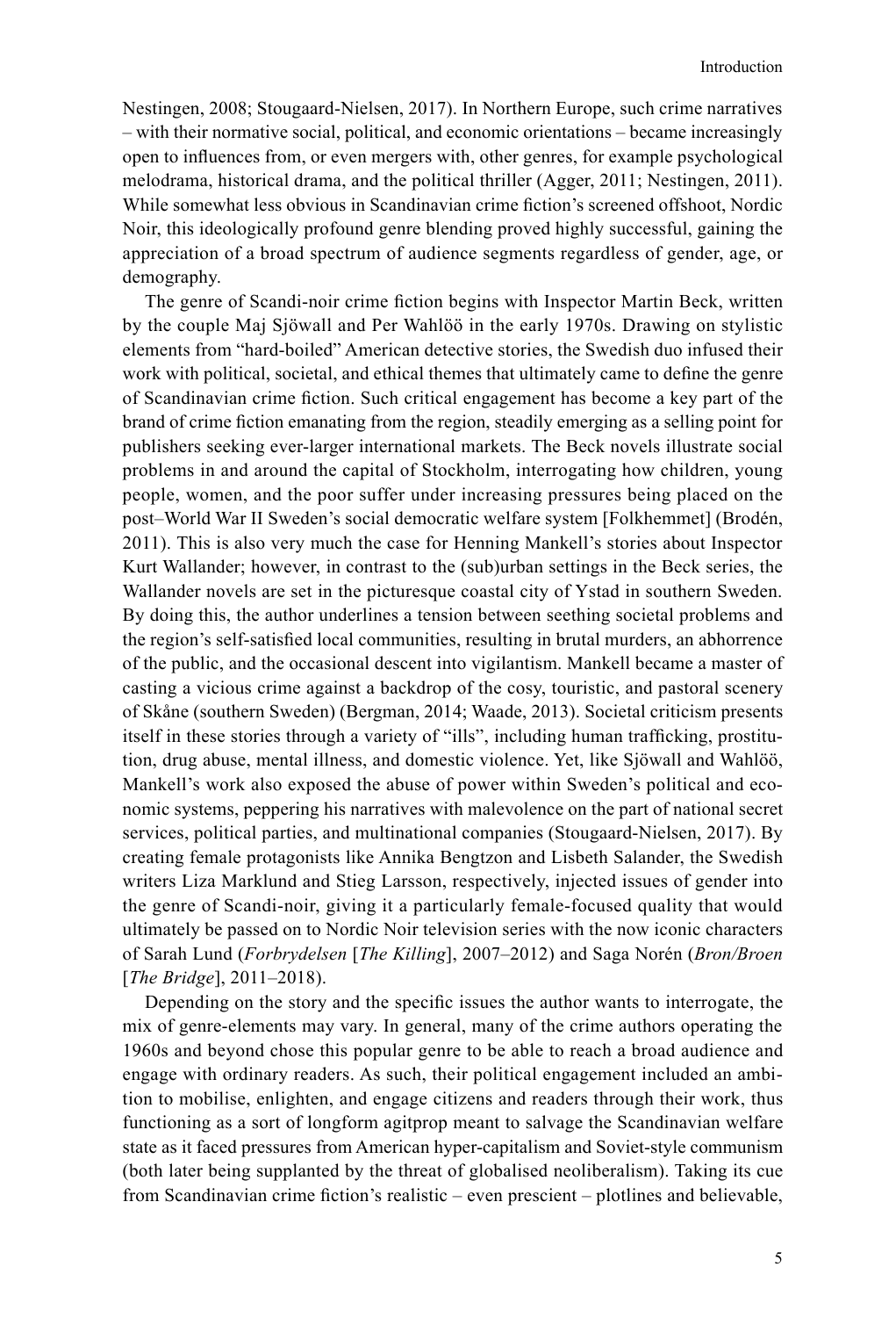often flawed characters set in a contemporary, everyday context, Nordic Noir evolved into a genre that engages with societal conditions and problems that citizens and viewers experience in a contemporary society shaped by the Nordic welfare system. An important distinction between Scandinavian crime fiction and Nordic Noir crime series is the significant influence of public service broadcasters (PSBs), especially given the role of state funding in shaping popular cultural output, something that is relatively absent in the print publishing industry.

While Nordic crime drama series tend to attract a broad mass-audience within the Nordic region, subtitled foreign drama remains a niche market in a global context, attracting cosmopolitan and high-end audiences (Jensen, 2016). The interesting aspect in this context is the fact that many of the most popular crime drama series from the region are produced by PSBs, often as inter-Nordic collaborations and co-productions, and sometimes in collaboration with other European broadcasters or commercial production companies. This strong collaboration within the region is bolstered by the fact that the PSBs attract broad audience segments within the region (Syvertsen et al., 2014), while producing high-quality drama series that are acknowledged internationally despite using local languages, settings, and actors (Jensen & Jacobsen, 2020).

When we look at how crime series and crime fiction has been studied academically, we see two overall tendencies. First, despite the decades-long popularity of the genre among readers, viewers, publishers, and broadcasters, it is only recently that scholars have turned towards comprehensive research on the phenomenon, with interest being mostly confined to perspectives drawn from media, literature, and Scandinavian studies. However, other disciplines are increasingly turning their attention to such cultural production, from human and social geography to IR to gender studies. An example that demonstrates this recent interest is the pan-European, comparative, and interdisciplinary research project dealing with contemporary crime narratives, EU Horizon 2020 project DETECt (Detecting Transcultural Identity in European Popular Crime Narratives), which brings together scholars, industry professionals, and cultural producers to explore the ways in which fiction interacts with politics, economics, and culture across the Continent. Second, parallel to the development of crime fiction and crime series as a global media commodity and popular culture, we see a growing interest for the phenomenon from scholars representing disciplines beyond media studies and literary studies. Saunders's (2019b) work on Nordic Noir and geopolitics, from a spatially orientated IR perspective, is an example hereof. The ReNEW research project is another example where, in this case, Nordic Noir is studied in an interdisciplinary, pan-Nordic, and international context and related to other prevailing phenomena and challenges within the Nordic welfare society. Apropos of such a focus, the articles in this special issue provide a glimpse into the ways in which a fast-changing Norden is a region that is very much engaged with the outside world.

#### **Overview of the contributions**

Reflecting the interdisciplinarity of the aforementioned ReNEW workshop, the articles included in this special issue are drawn from a diverse array of academic approaches, from a focus on production (Hansen) to audience studies (Ratilainen) to geocriticism (Saunders). Likewise, the articles engage with a wide variety of topical issues, from ecol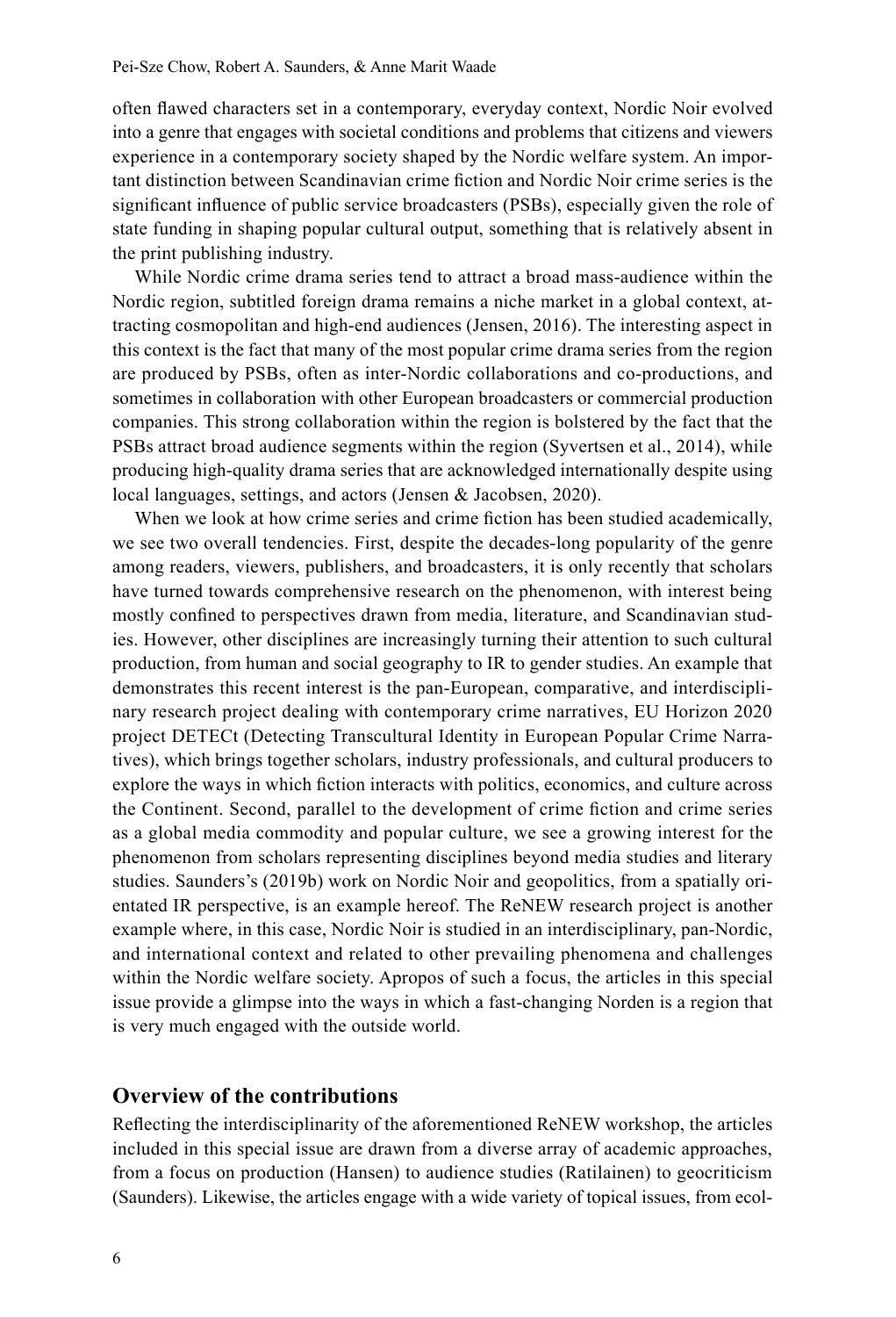ogy (Souch) and decolonisation (Chow et al.) to terrorism (Dodds & Hochscherf), racism (Stougaard-Nielsen), and petro-politics (Mrozewicz). The *fil rouge* running through all these analyses of Nordic Noir – and related series – is that televisual content produced in Northern Europe is anything but insular. Given that Nordic Noir both screens globalisation and is globalised in its distribution, we argue that – as a genre – Nordic Noir engages with the world as a "single place" (see Robertson, 1992). Simultaneously inward- and outward-looking, the narratives that define Nordic crime dramas thus have proved highly marketable beyond the shores of Norden, as evidenced in Waade's collaborative project "What Makes Danish TV Drama Series Travel?" (Aarhus University, 2019). And as consumption of series like *Wallander*, *Bron/Broen*, and *Okkupert*[*Occupied*] expands farther afield, the more globally orientated these stories become. This establishes a tension that is shaped by a powerful popular-geopolitical feedback loop (Saunders & Strukov, 2017) – one that functions both as a generator for national identity-production at home (often against a defining "Other", be it the EU, the US, the Middle East, or "Africa"), while also reifying externally generated images and stereotypes of the region (primarily as an eco-friendly, septrional utopia defined by homogeneity and the freedom from want). As the contributions to the issue suggest, there is a great deal of complexity that exists in the gap between these two flows, whether we speak of thematic elements, audience tastes, production decisions, landscape representation, character development, or the politics of international reception.

Given its global scope, this special issue opens with Pei-Sze Chow, Robert A. Saunders, and Anne Marit Waade's article, "Geopolitical Television Drama Within and Beyond the Nordic Region". Focusing on the polyvalence of the Swedish-Danish coproduction *Bron/Broen*, which has been adapted several times over, including in US-Mexican, UK-French, and Russian-Estonian contexts (see Saunders, 2019b), the authors interrogate Viu/HBO Asia's Singapore-Malaysia localisation known as *The Bridge*. Drawing on the flurry of extra-regional Nordic Noirs such as "Tartan noir", "Outback noir", and so forth, Chow and colleagues introduce the notion of "tropical noir" as a conceptual device to interpolate what is maintained, what is lost, and what is gained by shifting the narrative to Southeast Asia. In keeping with the ways in which "Nordic stories" transfer to places far from Northern Europe, the second article in the issue is Jakob Stougaard-Nielsen's "*Wallander*'s Dark Geopolitics". Mixing analysis of both Henning Mankell's written work and televisual adaptations, Stougaard-Nielsen charts the changing dynamics of post–Cold War politics on the figure of Inspector Kurt Wallander, pivoting back and forth between a "cracked" Swedish welfare state and "other worlds" in rapid political transition from South Africa to the Baltic States.

From here, the contributions sharpen the focus on geopolitics, examining how postmillennial world affairs manifest in screened drama from the North. In their article, "The Geopolitics of Nordic Noir: Representations of current threats and vigilantes in contemporary Danish and Norwegian serial drama", Klaus Dodds and Tobias Hochscherf unpack the geopolitical logics of series such as *Ørnen* [*The Eagle*] and *Kriger* [*Warrior*]. Using Scandinavian society's hypocrisy and complacency in the current world order, the duo elaborate on the ways in which Nordic Noir screens an imaginary, where military veterans are the "only people adept at responding to threats and crises". Robert A. Saunders's article, "Landscape, Geopolitics, and National Identity in the Norwegian Thrillers *Occupied* and *Nobel*", interrogates Norway's two most successful geopolitical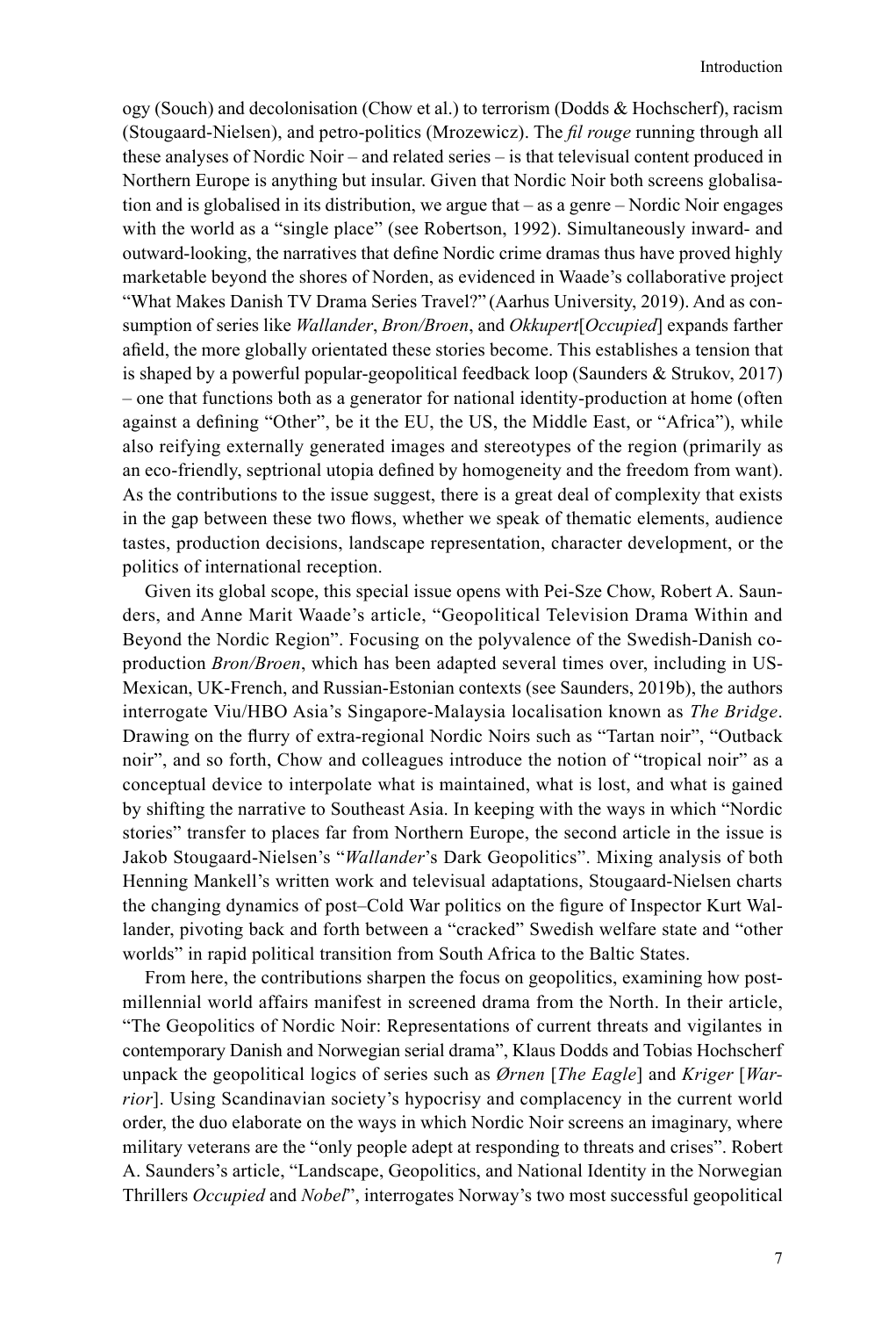dramas (which are also examined in Dodds & Hochscherf's article). Drawing on the cinematic tools of "scaping" (affective audiovisual representations of space) and "scoping" (limiting the frame of view through diegetic lenses), his contribution is concerned with how Norway's territory is screened – particularly against other "national spaces" (i.e., Russia and Afghanistan) – and how these series' visualisations impact national identity in contemporary Norway.

Transitioning from power politics into an analysis of Norway's ecological paradox – that is, a "green" country that generates wealth from "dirty" oil – Anna Estera Mrozewicz, in "The Landscapes of Eco-Noir: Reimagining Norwegian eco-exceptionalism in *Occupied*", looks at *Occupied*'s reimagining of "Norway's exceptionalist relation to nature" through the lens of what she calls "white ecology". Irina Souch picks up on similar themes in her article, "Transformations of the Evil Forest in the Swedish Television Series *Jordskott*: An eco-critical reading". Taking a rather different approach to geopolitics – one more attuned to politics of the *geos* – she assesses how *Jordskott* depicts the "aggressive powers of nature"; in drawing on elements of Northern Germanic paganism, we see how the series presents an indictment of neoliberal policies that have led to the environmental degradation of Sweden's ancient forests.

Shifting gears from content to production, Kim Toft Hansen, in his article "Nordic Noir from Within and Beyond: Negotiating geopolitical regionalisation through SVoD crime narratives", provides valuable insight into geopolitical codes and visions that inform Nordic Noir's continued evolution and unflagging popularity. Taking a wideangle approach, he demonstrates how commercial broadcasters such as Viaplay, HBO, and Netflix have adapted "banal Nordism" – once the domain of regional PSBs – to profit off the worldwide interest in all things Scandinavian. The final article turns to audiences and their relationship with everyday (or at least screened representations of) Norden. Focusing on the explosive popularity of the teen drama *Skam* [Shame] in Russia, Saara Ratilainen, in her article "Norway Reimagined: Popular geopolitics and the Russophone fans of *Skam*", engages the "geopolitical reasoning" embedded in narratives and representations of Nordic countries through the medium of fan forums. While the series lacks the serial murder and atmospheric murkiness of other televisual artefacts discussed in this issue, Ratilainen demonstrates that the generic interest in the region that fuels international viewership of crime dramas likewise influences the popularity of web-TV offerings like *Skam*. Indeed, in dealing with controversial issues such as religion, racism, and LGBTQ+ identity, *Skam* functions as a paragon of the growing import of Nordic television beyond the realm of noir.

Set against the current global fascination with the Nordic region, this special issue of *Nordicom Review* – *Dark Screens: The geopolitics of Nordic television drama –* expands the scholarship of geopolitical television within and beyond Norden. Both collectively and individually, the contributions that follow demonstrate the increasingly profound impact that media from Northern Europe commands, while simultaneously examining the critical potential of cultural production in the current era of deterritorialised television production, distribution, and consumption. Combining empirical case studies, theoretical analyses, and critical readings, the subsequent articles highlight the growing power of Nordic crime fiction, and especially its screened offshoots, in an increasingly interconnected world, while also providing greater insight into how the region sees itself.